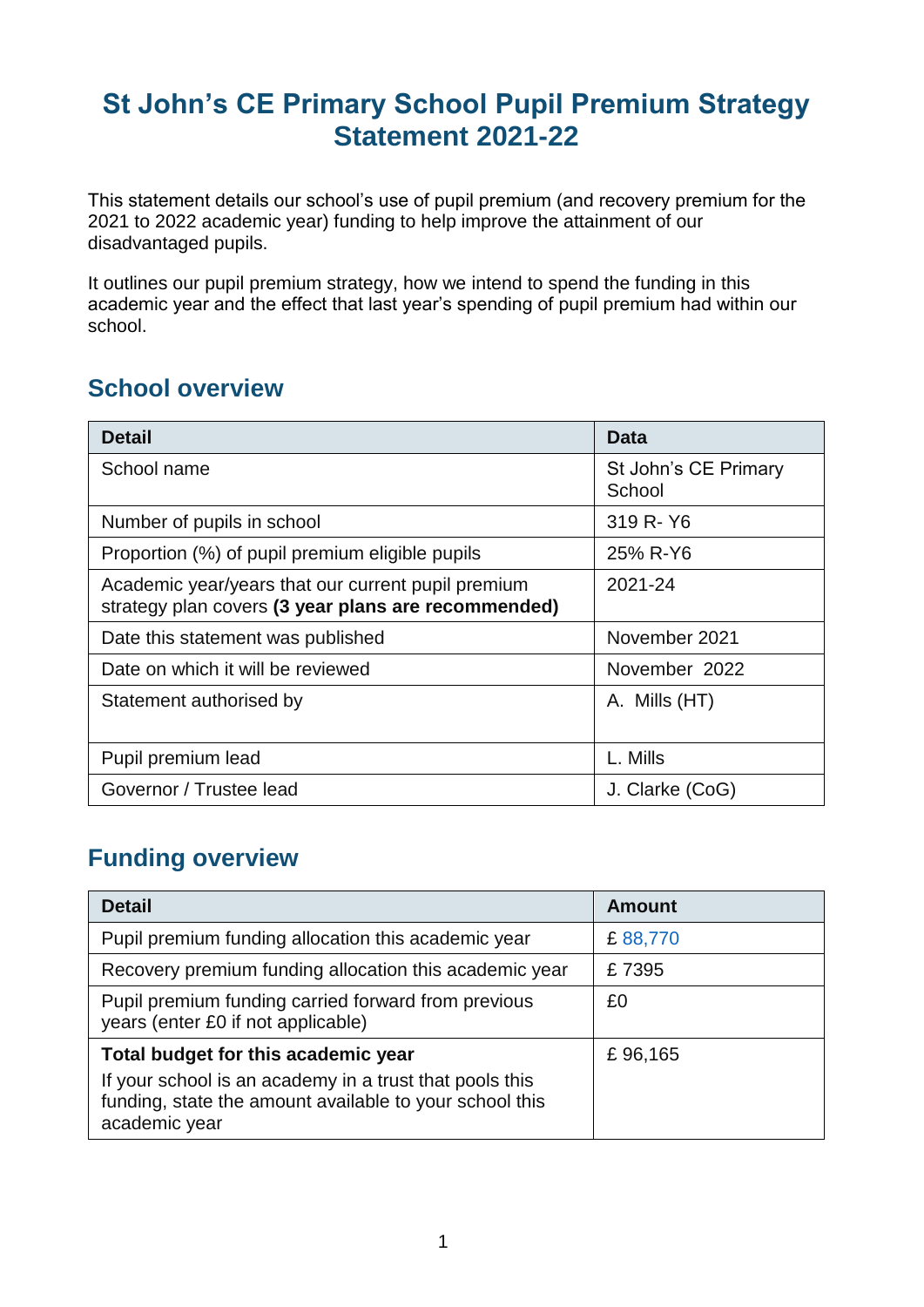# **Part A: Pupil premium strategy plan**

### **Statement of intent**

At St John's our ultimate aim is for our pupil premium funding improves education outcomes for the disadvantaged pupils in school. Evidence shows that disadvantaged children generally face additional challenges in reaching their potential at school and often do not perform as well as other pupils. We aim to use this funding to close this gap and for our disadvantaged pupils to be given the opportunities, experiences, knowledge and skills that will allow them to leave St John's secondary school ready and ultimately ready to play an active part in British society as an adult. We plan to do this primarily by ensuring all pupils have access to high-quality teaching through the delivery of a bespoke school curriculum that is accessible to all pupils within our school. Quality CPD will be delivered by leading practitioners and school leaders who have all gained NPQ qualifications. ECTs will be supported by a team of experienced mentors who will deliver a bespoke support programme which will ensure the continuity of the St John's curriculum in all classes. School leaders will be released from classroom responsibility in order to deliver bespoke interventions with a primary focus on decoding through our Read Write Inc phonics programme and basic maths skills using CLIC and SAFE interventions by Big Maths. In addition to this, we will carefully monitor behaviour, punctuality and attendance of our pupil premium pupils. We will provide financial support to allow them to access all areas of the curriculum including extra curriculum clubs and educational visits. School fruit and additional sports lessons and clubs will be provided to improve health and wellbeing of all pupils. Children will be taught about mental health and how to regulate their emotions and behaviour. If needed, additional interventions will be provided by our SEN team.

## **Challenges**

This details the key challenges to achievement that we have identified among our disadvantaged pupils.

| <b>Challenge</b><br>number | <b>Detail of challenge</b>                                                           |
|----------------------------|--------------------------------------------------------------------------------------|
|                            | Ability to decode – Reading is a priority across school.                             |
| $\mathcal{P}$              | Attendance and Punctuality                                                           |
| 3                          | Behaviour and attention – A number of pupils have behaviour which<br>blocks learning |
|                            |                                                                                      |
|                            | Maths attainment                                                                     |
| 5                          | Writing attainment                                                                   |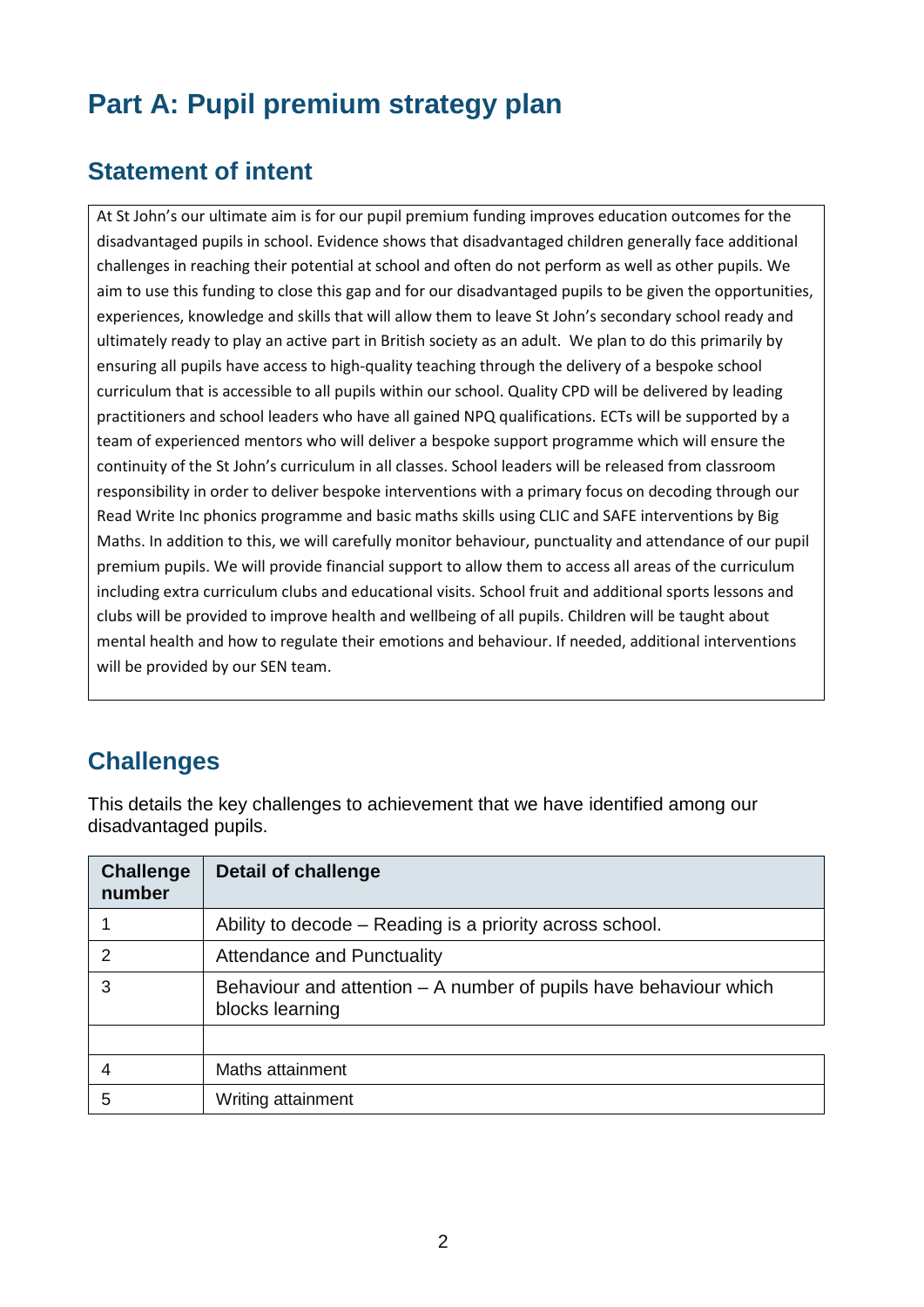## **Intended outcomes**

This explains the outcomes we are aiming for **by the end of our current strategy plan**, and how we will measure whether they have been achieved.

| <b>Intended outcome</b>       | <b>Success criteria</b>                                        |
|-------------------------------|----------------------------------------------------------------|
| Progress in Reading / phonics | Achieve national average progress<br>scores in KS2 Reading (0) |
|                               | Achieve national average expected<br>standard in PSC           |
| Progress in Writing           | Achieve national average progress<br>scores in KS2 Writing (0) |
| Progress in Mathematics       | Achieve national average progress<br>scores in KS2 Maths (0)   |
| Attendance and Punctuality    | attendance of disadvantaged pupils is<br>above 95%             |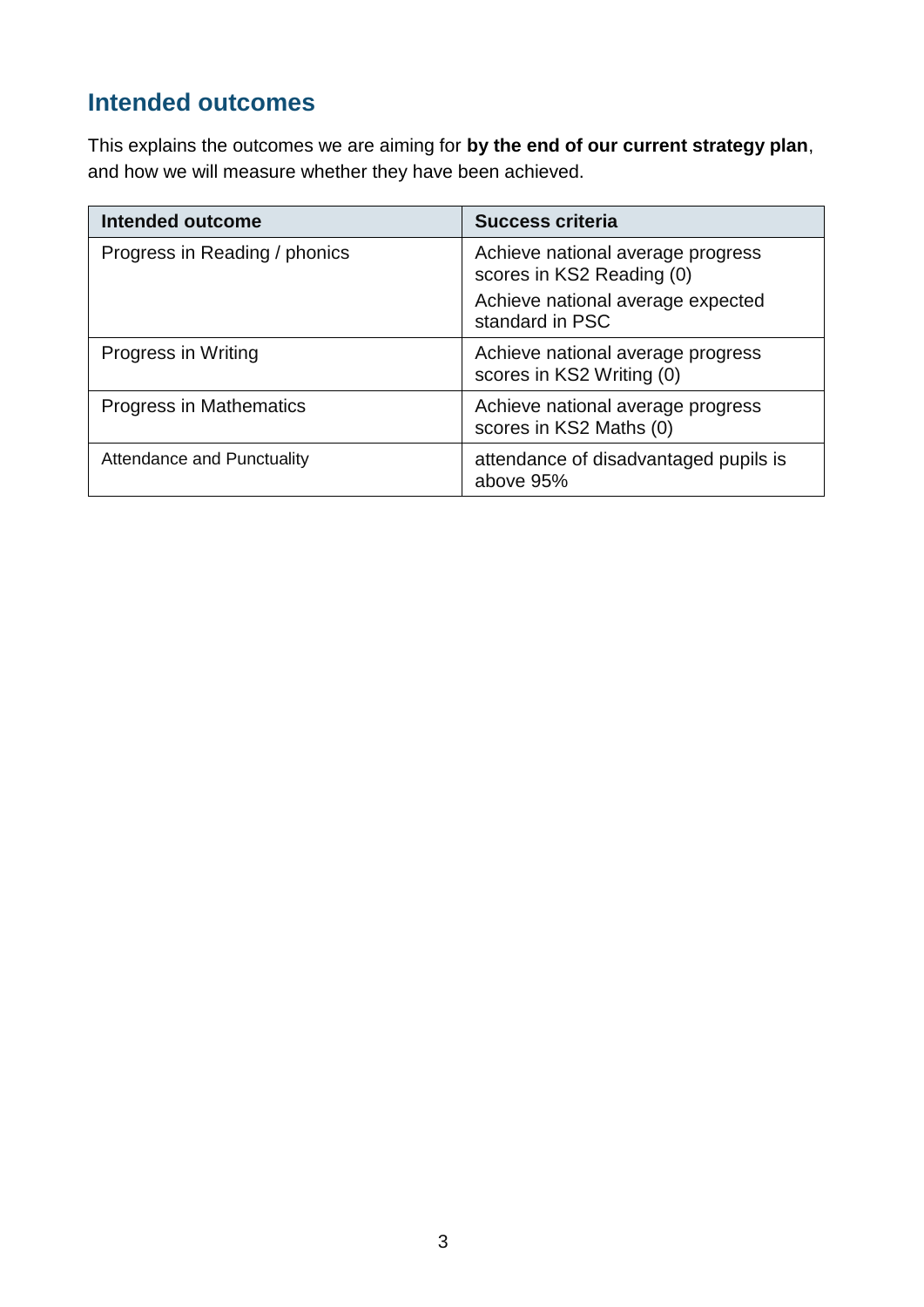### **Activity in this academic year**

This details how we intend to spend our pupil premium (and recovery premium funding) **this academic year** to address the challenges listed above.

#### **Teaching (for example, CPD, recruitment and retention)**

Budgeted cost: £ CPD 500 Recruitment & Retention £68,262

| <b>Activity</b>                                                                                                                                         | <b>Evidence that supports this</b><br>approach                                                                                                                                                                       | <b>Challenge</b><br>number(s)<br>addressed |
|---------------------------------------------------------------------------------------------------------------------------------------------------------|----------------------------------------------------------------------------------------------------------------------------------------------------------------------------------------------------------------------|--------------------------------------------|
| <b>Release Leading</b><br><b>Practitioners from</b><br>Classroom<br>Responsibility 1 day per<br>week to improve quality<br>of teaching across<br>school | Lead practitioners to support teachers<br>in areas 4+ in EEF Toolkit<br>metacognition and self-<br>regulation<br>reading comprehension<br>teaching of phonics<br>feedback<br>mastery learning<br>parental engagement | 1,4,5                                      |
| Reduce class size to<br>allow personalised<br>feedback and<br>instruction                                                                               | Feedback +6 EEF Toolkit<br>Individual instruction +4 EEF Toolkit                                                                                                                                                     | 1,4,5                                      |

#### **Targeted academic support (for example, tutoring, one-to-one support structured interventions)**

Budgeted cost: Release Time £ 13,652 & £*11,555* Phonics £5,116 Maths £1,106

| <b>Activity</b>                                      | <b>Evidence that supports this</b><br>approach | <b>Challenge</b><br>number(s)<br>addressed |
|------------------------------------------------------|------------------------------------------------|--------------------------------------------|
| <b>Phonics intervention</b>                          | EEF Toolkit Phonics +5                         |                                            |
| <b>CLIC &amp; SAFE</b><br><i><b>Intervention</b></i> | Small group tuition +5                         | 4                                          |
| <b>Writing (SPAG)</b><br><b>Intervention</b>         | Small group tuition +5                         | 5                                          |

#### **Wider strategies (for example, related to attendance, behaviour, wellbeing)**

Budgeted cost: £*8,485*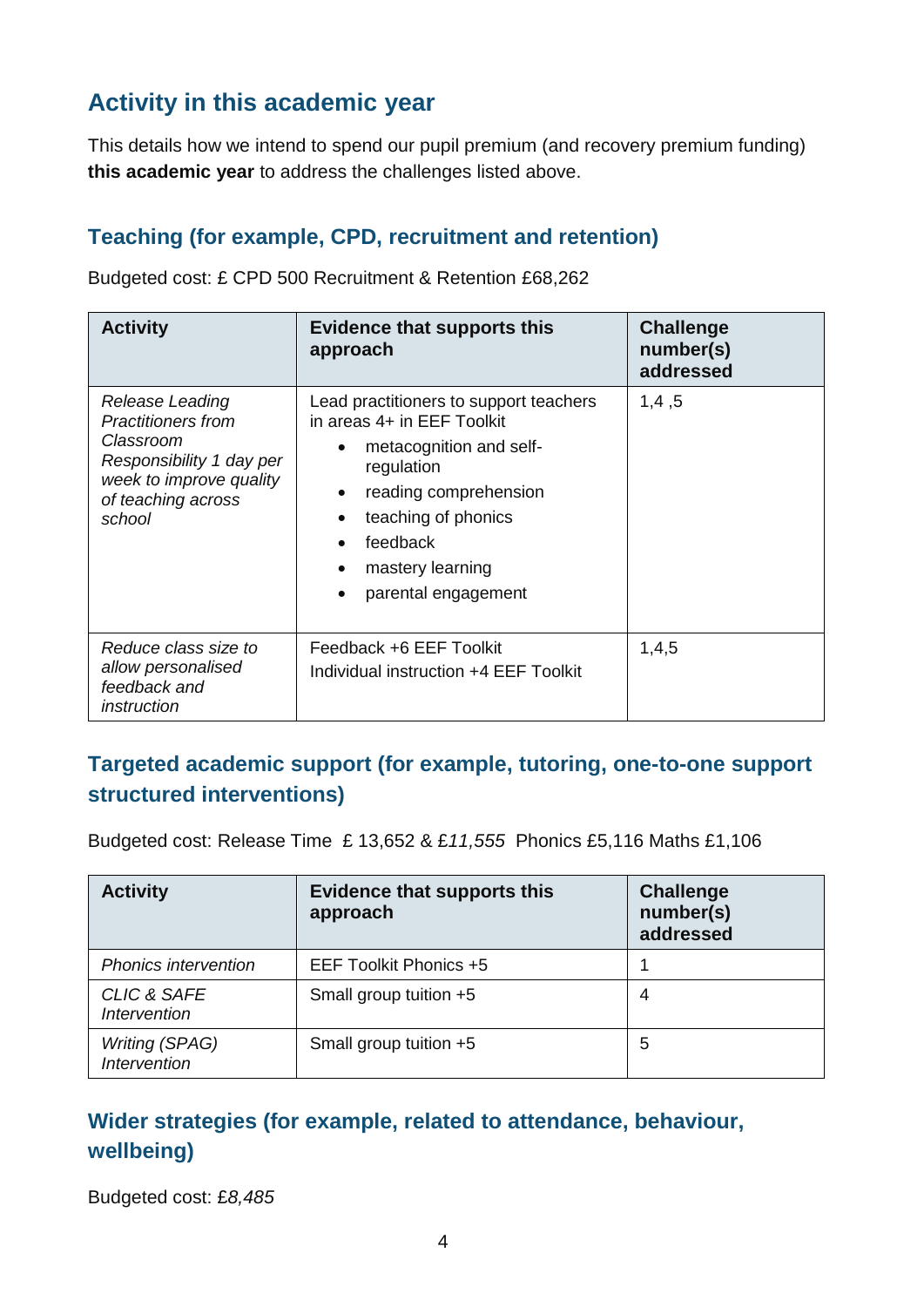| <b>Activity</b>                                                  | <b>Evidence that supports this</b><br>approach | <b>Challenge</b><br>number(s)<br>addressed |
|------------------------------------------------------------------|------------------------------------------------|--------------------------------------------|
| Attendance and<br>punctuality carefully<br>tracked and monitored | Parental engagement +4                         | 2                                          |
| <b>Behaviour interventions</b>                                   | Behaviour interventions +4                     | 3                                          |

## **Total budgeted cost: £ 113,247**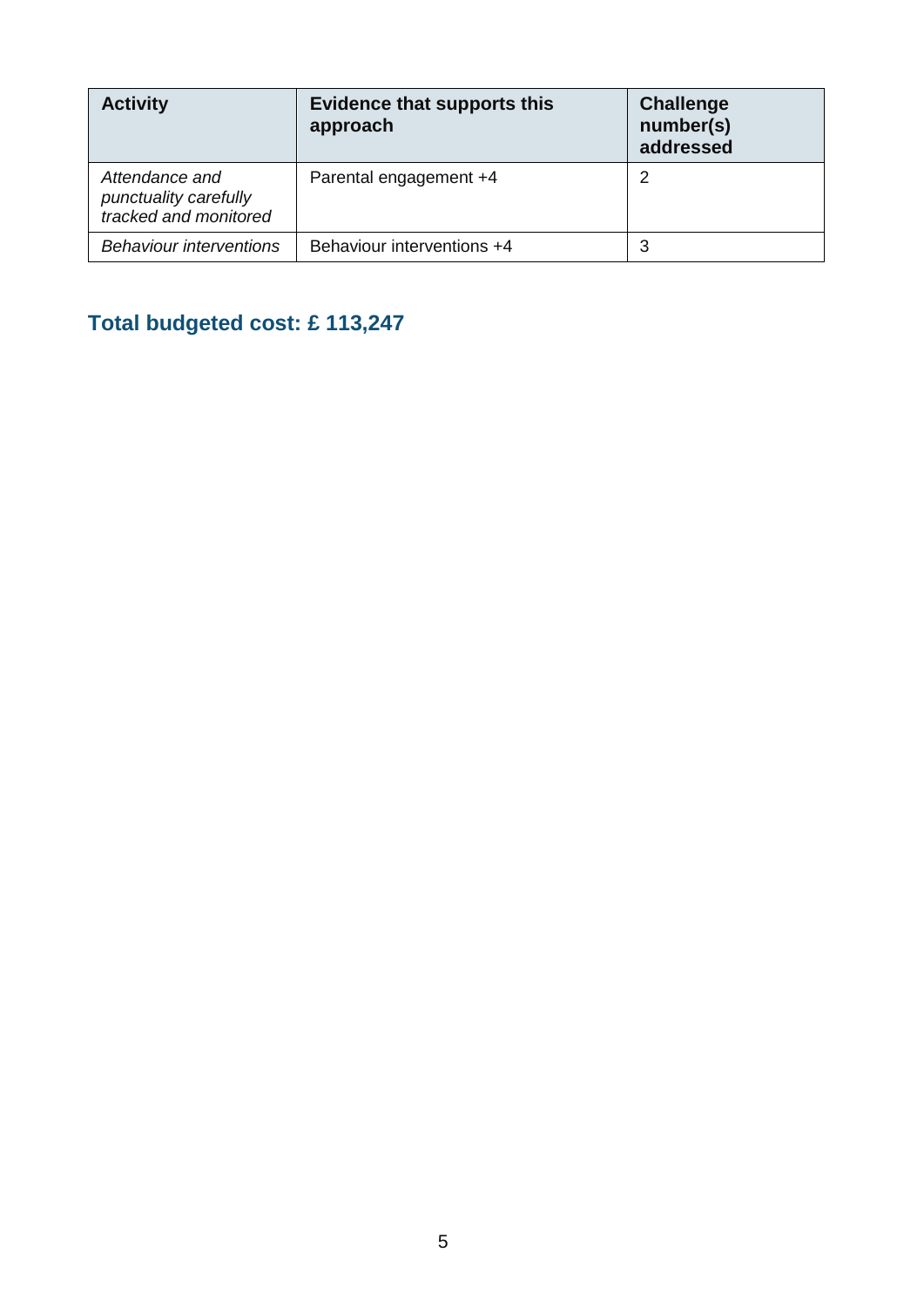## **Part B: Review of outcomes in the previous academic year**

### **Pupil premium strategy outcomes**

This details the impact that our pupil premium activity had on pupils in the 2020 to 2021 academic year.

*During the previous academic year needs changed due to the additional unexpected school closure. During this time many more of our disadvantaged pupils were brought into school than in the previous lockdown. Those at home were contacted regularly with live 1:1 reading sessions which prevented further gaps being created. Quality first teaching included increased focus on behaviour strategies and mental health / PSHE based support. School fruit in KS2 was extended to support physical health and PE lessons increased to compensate for lack of activity during the winter lockdown. As a result, behaviour scores show a decrease in negative behaviour from* 

*At the end KS2 63% of our PP children achieved ARE 19% worked at greater depth within the expected standard. KS1 63% PP children achieved ARE in reading.* 

*In writing 44% children achieved ARE in both KS1 2.* 

*In maths 57% children achieved ARE in KS1 & KS2* 

#### **Externally provided programmes**

*Please include the names of any non-DfE programmes that you purchased in the previous academic year. This will help the Department for Education identify which ones are popular in England*

| Programme | <b>Provider</b> |
|-----------|-----------------|
|           |                 |
|           |                 |

### **Service pupil premium funding (optional)**

*For schools that receive this funding, you may wish to provide the following information:* 

| <b>Measure</b><br><b>Details</b> |
|----------------------------------|
|----------------------------------|